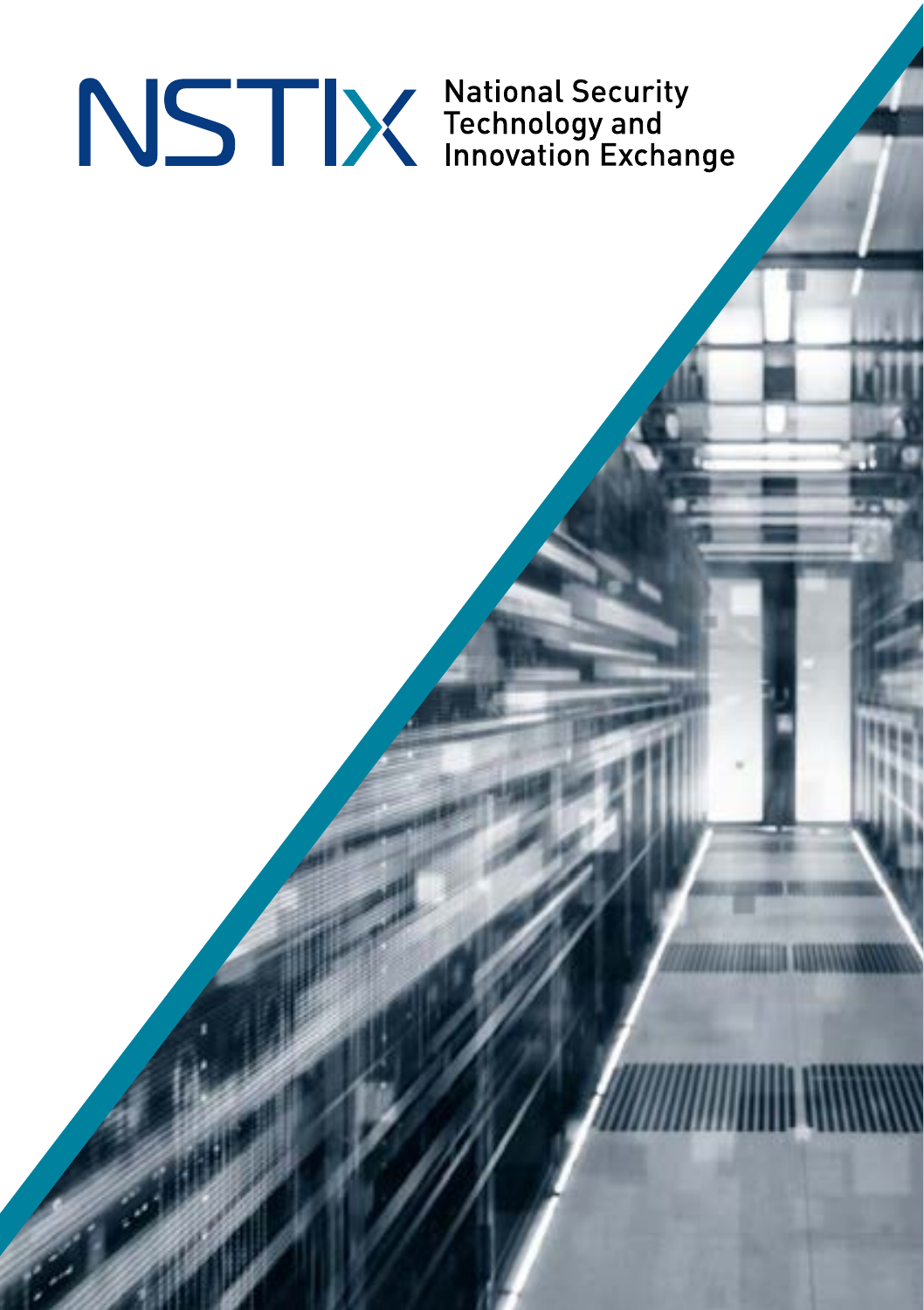## What is NSTIx?

The National Security Technology and Innovation Exchange (NSTIx) is a government-led science, technology and innovation (ST&I) partnership that enables coherent and agile delivery of innovative national security outcomes through a co-ordinated and systematic approach to research and capability development. We are a key contributor to delivering the UK's ambition to be a 'Science and Technology Superpower', including in new and emerging technologies.

NSTIx engages with UK government organisations that require national security ST&I to identify and communicate cross-cutting areas for collaboration and co-creation. We aim to drive coherence and efficiencies across the national security ST&I ecosystem. We also feed national security ST&I expertise into the wider government ST&I ecosystem, informing decisions on UK strategic advantage through ST&I. We promote engagement with providers and end users of ST&I, including with industry and academia, to enable better outcomes for all parties. We identify enablers and seek to break down common barriers to ST&I across this landscape.

NSTIx has established a government-led network of themed Co-Creation Spaces (CCS). The CCSs combine the respective power of specialist public and private sector partners in research, capability development and end user requirements. This supports the development of effective, user-driven technology at pace in areas that are critical to national security.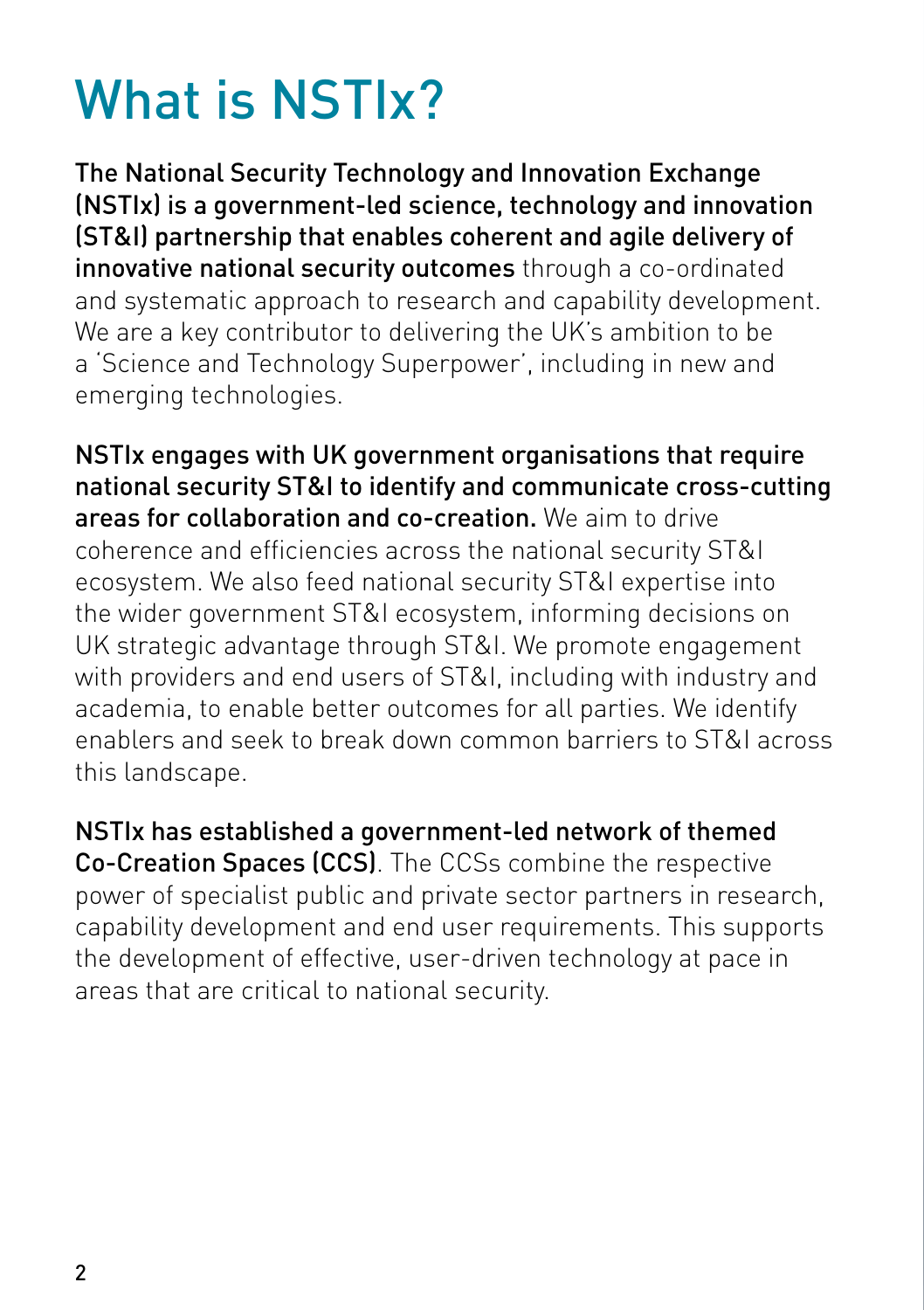# NSTIx Vision, **Mission** and Values

A world–leading, agile and responsive National Security Science, Technology and Innovation Ecosystem that amplifies the UK's strengths to secure operational and competitive advantage, through a more coherent and effective approach to innovation.

To scale science, technology and innovation investments and impact on common national security priorities by co-ordinating and cohering across the national security system, as a systems enabler.

Innovate. Collaborate. Co-Create.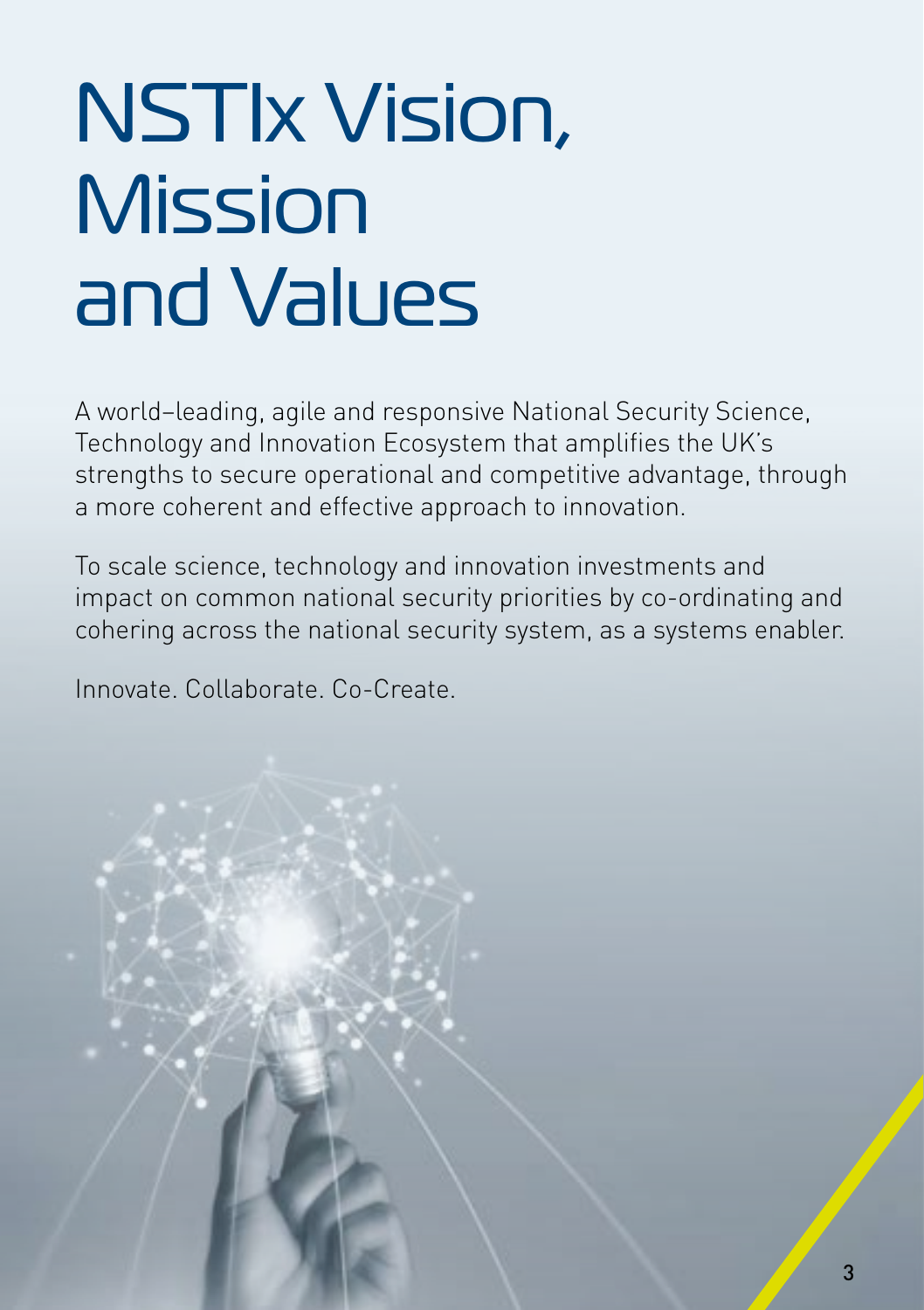## Why does NSTIx exist?

NSTIx was born out of the need to deliver coherence and efficiencies across the national security ST&I ecosystem, to meet UK national security needs and respond to rapid changes in threats and opportunities. NSTIx is vital in scaling up our investment in ST&I more efficiently and effectively through joining up requirements, breaking down barriers and enabling best practice in co-creation with suppliers and end users in academia and the private sector. NSTIx will also play a role in the wider ST&I ecosystem by sharing national security ST&I expertise to support decisions on the goals, missions and technology areas where strategic advantage through ST&I can add the most value.

## How does NSTIx engage with suppliers and end users in industry and academia?

While NSTIx is primarily government facing, it also plays a key role in promoting engagement and co-creation with academia and industry ST&I suppliers and end users. This happens primarily through our Co-Creation Network but also through sharing information on cross-cutting government national security requirements where appropriate. This engagement will drive strategic advantage through diversity of thought, provide greater value for money, stimulate prosperity and support delivery of innovation with the end user in mind.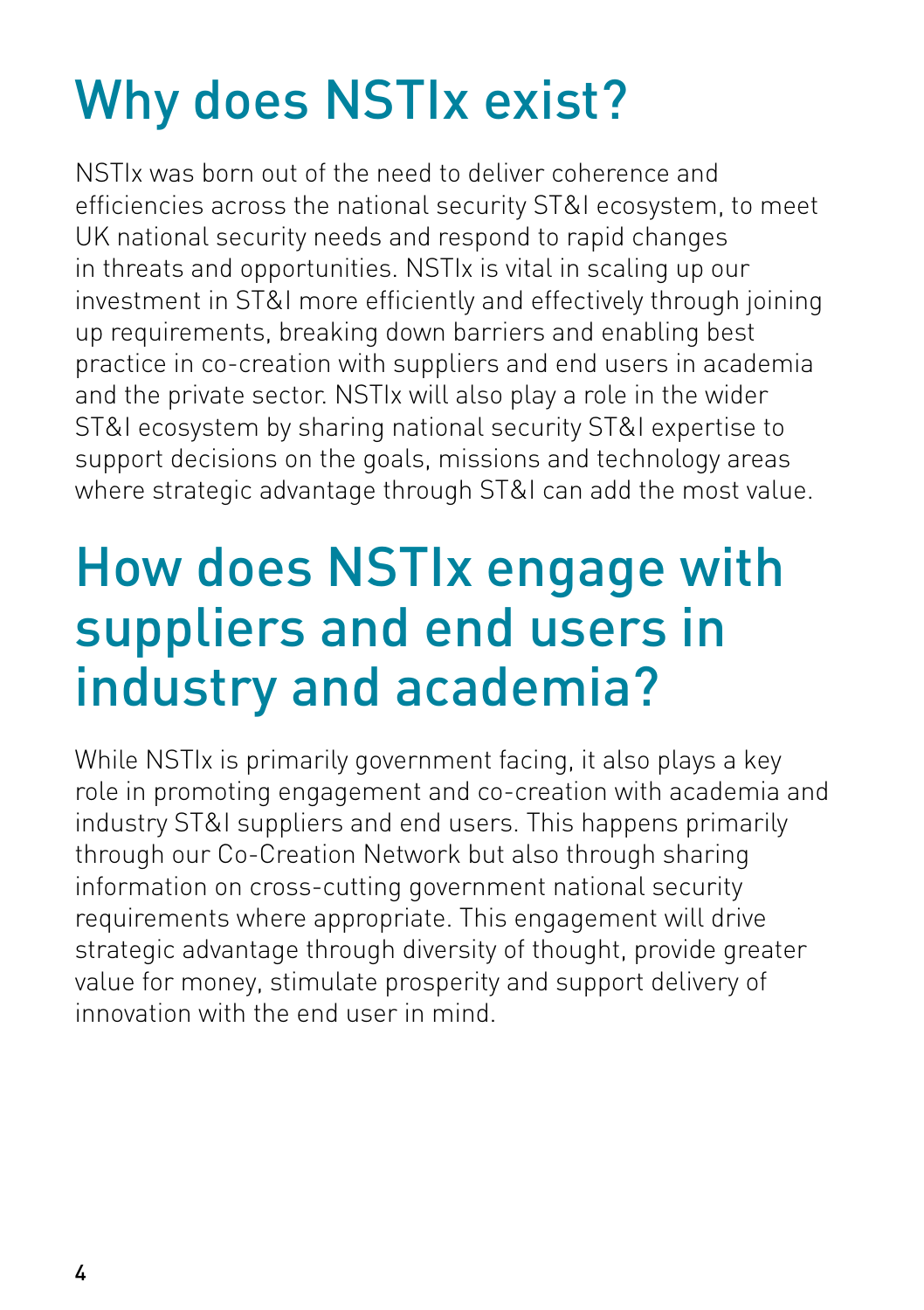# **NSTIX** Co-Creation Spaces

## What are Co-Creation Spaces?

Co-Creation Spaces bring together key public and private sector parties to foster open and collaborative development of high-impact, user-driven technology solutions around a cross-cutting theme critical to national security, at a pace and scale that could not otherwise be achieved. NSTIx does not directly task or fund the Co-Creation Spaces or the projects within them. NSTIx does provide the partnerships and enablers under which co-creation can thrive. In return, Co-Creation Spaces provide NSTIx with a practical outlet for our core work, allowing us to develop cross-cutting capabilities, test concepts and develop best practice in co-creation that will be fed back into the Co-Creation Spaces and to wider partners.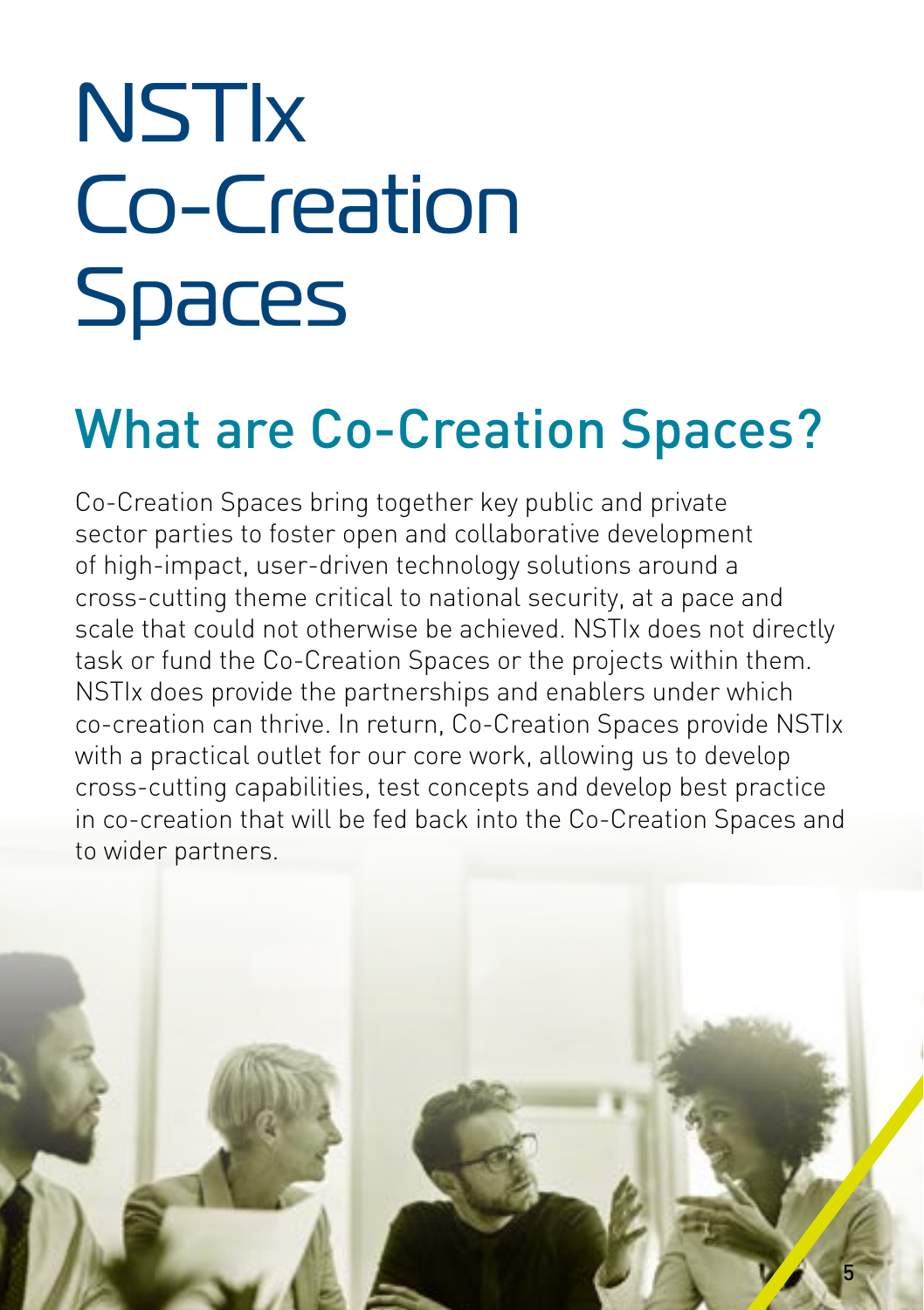## How is co-creation useful?

It is widely recognised that co-creation enables opportunities for innovative development and prosperity by bringing parties to the table that would not normally be involved. Following the success of its pilot scheme, NSTIx Co-Creation Spaces have been referred to as a successful example of industry, research and government collaboration in the Integrated Review of Defence, Security and Foreign Policy and the UK Innovation Strategy, both published in 2021.

## How are Co-Creation Spaces run?

Co-Creation Spaces are collaborative environments, sited near to pre-existing clusters of relevant government, commercial and/ or academic technical excellence. They connect with, and exploit, existing specialist ST&I facilities and expertise, not to replicate or duplicate them. Each space is run by a small, enduring core of domain and support staff, sourced mainly from the lead departments. Project teams develop technology solutions to maximise agility and efficiency.

### Where are the Co-Creation Spaces and what do they specialise in?

Co-Creation Spaces are sited at various locations across the UK. Locations are decided by the lead government department.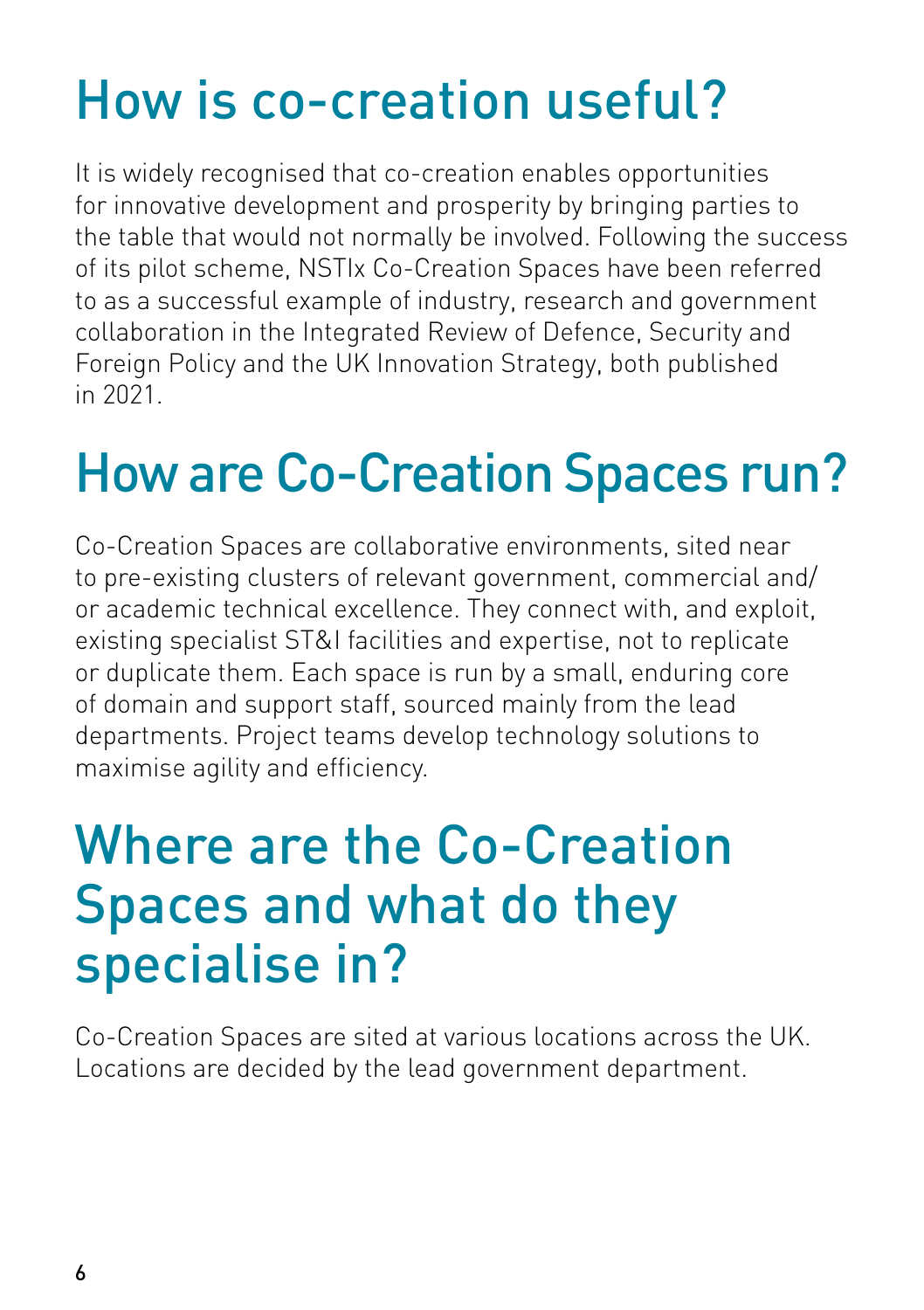The Co-Creation Network adapts according to national security priority needs. These currently include: Protective Security, Defence Innovation, Cyber, Data Science & Artificial Intelligence and Operational Technology.

### Will Co-Creation Spaces only be in the UK?

Although UK focussed, Co-Creation Spaces will, where appropriate, build relationships with overseas ST&I providers and users.

## Where can I find out more about NSTIx?

You can find out further information about NSTIx on our gov.uk webpage or alternatively you can contact the team with any enquiries to the NSTIx e-mail address: nstix@nstix.gov.uk